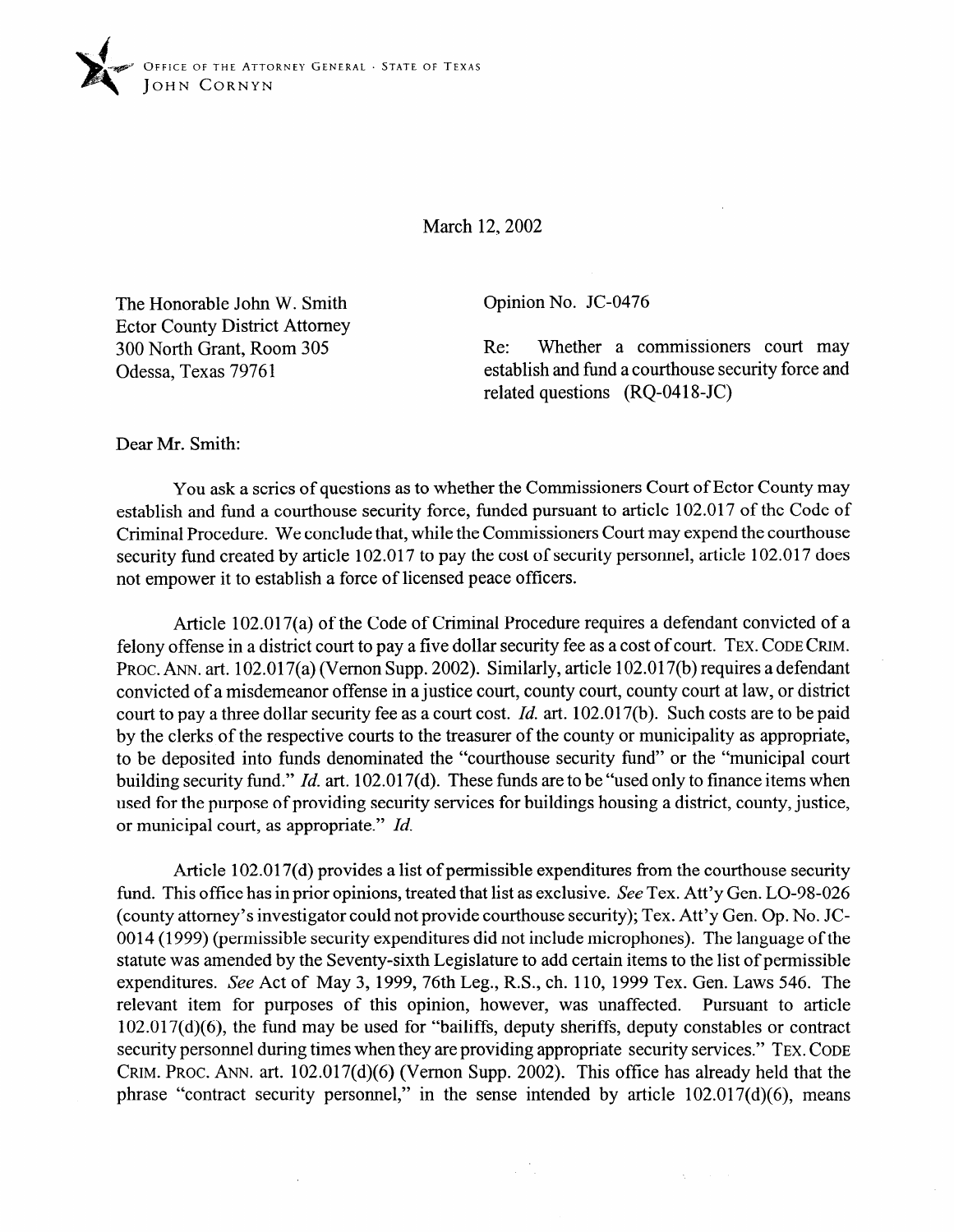independent contractors: "The phrase. . . does not mean county employees who provide courthouse security." Tex. Att'y Gen. LO-98-026, at 3.

We believe that the plain language of article  $102.017(d)(6)$  permits the Commissioners Court to use the fund to pay for the services of peace officers and contract security personnel who are providing "appropriate security services." Accordingly, we answer your question as to whether it is permissible for the Commissioners to use the fund in this matter in the affirmative.

While the Court may pay for the services of peace officers and security personnel pursuant to article 102.017, that article does not empower the Commissioners Court to establish a security force for the courthouse. Generally, a county has only those powers expressly granted it by constitution or statute, or necessarily implicit in those powers expressly granted. See *Canales v. Laughlin,* 214 S.W.2d 451, *453* (Tex. 1948); *Anderson v. Wood,* 152 S.W.2d 1084, 1085 (Tex. 1941). Article  $102.017(d)(6)$  does not by its terms or by necessary implication permit the Commissioners Court to establish a force of licensed police officers to carry out courthouse security duties.

Article 2.12 of the Code of Criminal Procedure enumerates the various categories of peace officer under Texas law. **TEX. CODE CRIM. PROC.** ANN. art 2.12 (Vernon Supp. 2002). The legislature has by statute permitted a variety of state agencies and political subdivisions to appoint such officers. See, e.g., TEX. EDUC. CODE ANN. § 37.081 (Vernon 1996) (school district may commission peace officers); **TEX. WATER CODE** ANN. 8 49.216 (Vernon 2000) (water control and improvement district may commission peace officers); **TEX. TRANSP. CODE** ANN. 9 45 1.108 (Vernon 1999) (metropolitan rapid transit authority may commission peace officers). There is no such specific statutory authorization for the appointment of the security force your question contemplates, which is not included among the enumerated categories of article 2.12.

Moreover, while you inform us that the Commissioners Court, in creating such a force, has titled its members "bailiffs," which is one of the categories of security personnel whose payment is permissible under article 102.017(d)(6), what constitutes a bailiff in Ector County is, we believe, determined by chapter 53 of the Government Code. Section 53.001(a) of the Government Code requires the judges of certain district courts, including two of the four district courts in Ector County - the 70th and 161st - to appoint bailiffs. TEX. GOV'T CODE ANN. § 53.001(a) (Vernon Supp. 2002). Pursuant to section 53.007(b) of the Government Code, at the request of the judges of those two courts among others, the sheriff of the relevant county "shall deputize" those bailiffs. *Id.* § 53.007(b). Accordingly, chapter 53 provides an explicit mechanism by which bailiffs in Ector County may become peace officers, and has vested the authority and responsibility for that mechanism in the judges of the 70th and 161st district courts, and the sheriff, rather than the Commissioners Court.

Accordingly, article 102.017 would allow the Commissioners Court to pay for the services of bailiffs duly deputized under section 53.007(b) of the Government Code, or deputy sheriffs or constables, or contract security personnel – that is, independent contractors – to provide courthouse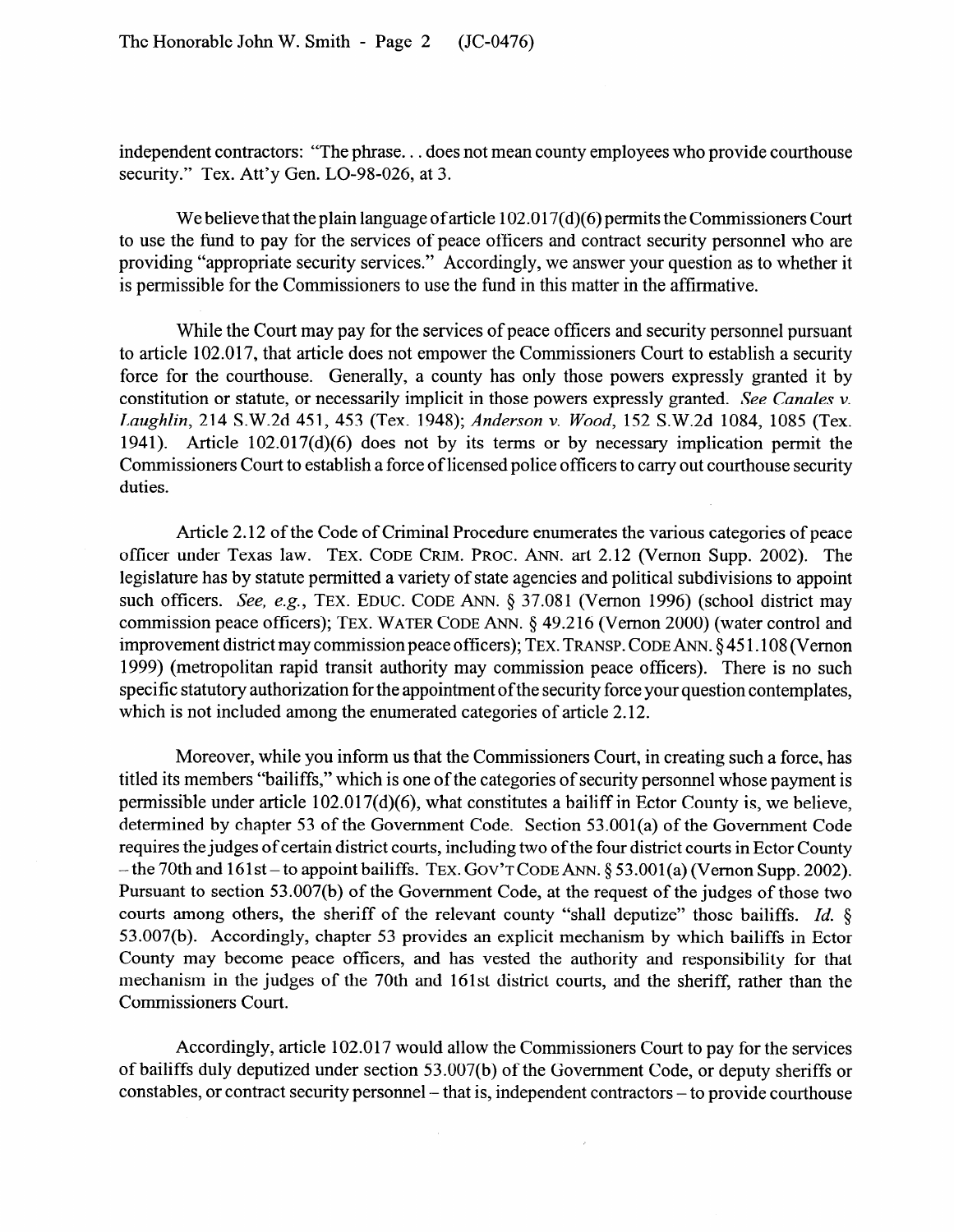$\sim$ 

security. It does not, either by its terms or by implication, authorize the Commissioners Court to establish a force of licensed peace officers for that purpose.

 $\sim 10$ 

Your final question is whether, as a convenience to the Commissioners Court, your office may carry the peace officer's commissions for a security force established by that body. As this question is premised on the supposition that such a force may be so established, and we have determined that this is not the case, we do not consider this question. *But* see Tex. Att'y Gen. LO-98-026 (power of prosecutor to appoint investigator does not encompass authority to appoint law enforcement officer whose duty is provision of courthouse security services).

 $\ddot{\phantom{a}}$